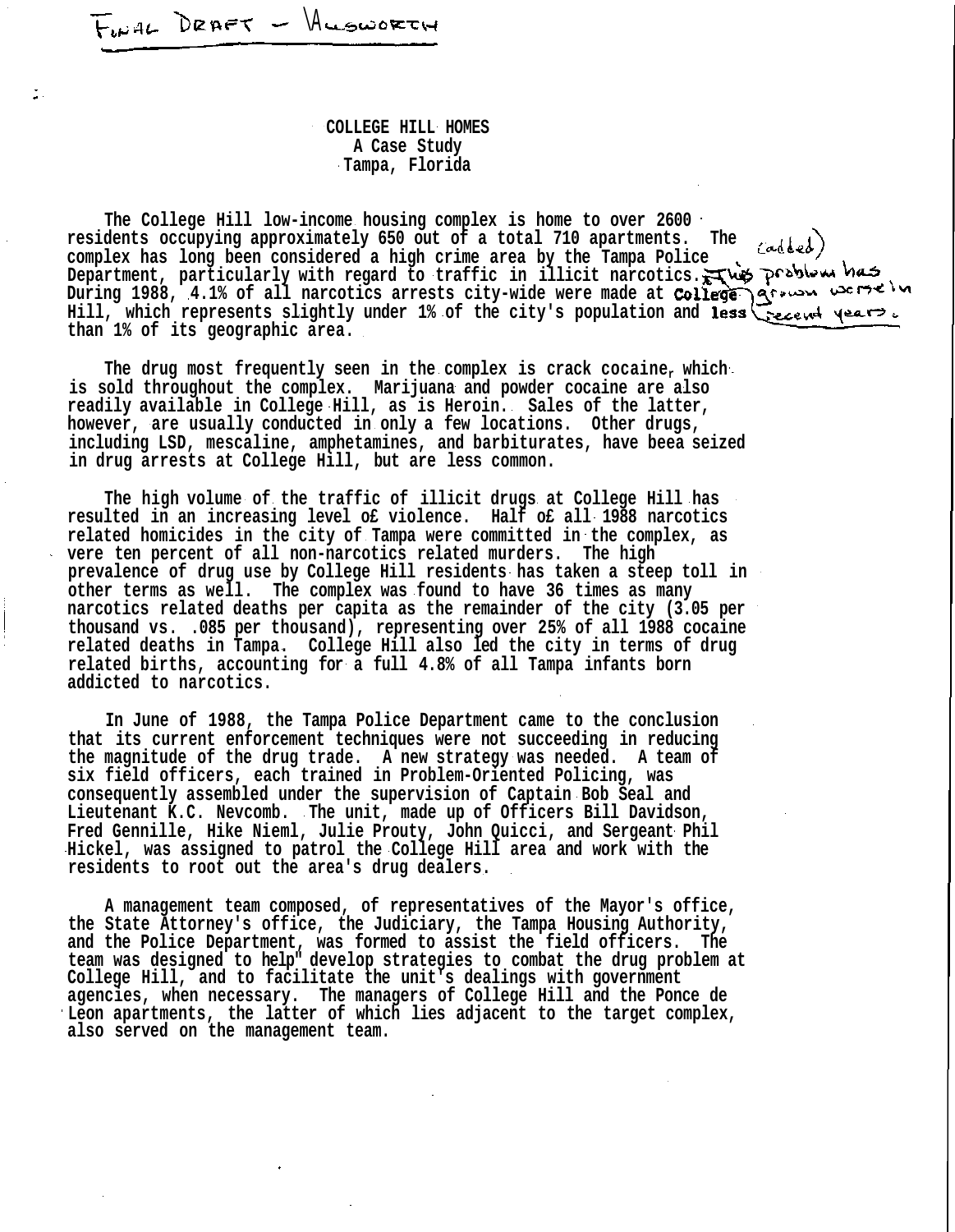**In implementing the project at College Hill, the Police Department, in conjunction vith the management team, determined that it should strive to meet four goals In its efforts to address the drug problem:**

- **\* To gain support from the community in the Police Department's efforts to combat the sale of illicit narcotics.**
- **\* To educate and motivate the community to attack the problems of illicit narcotics and crime in their neighborhood.**
- **\* To reduce the fear of violence associated vith the sale and use of illicit narcotics.**
- **\* To return control of the community to lav abiding citizens of the community.**

## **ANALYSIS**

**The first phase of the project vas to collect data on the nature and scope of the drug problem. To that end, the officers conducted a Resident Survey during the months of July and August, 1988. The survey involved a questionnaire of seventy-one questions pertaining to the environment and crime problems in College Hill. A slightly modified random sample, in which every fourth address vas selected to take part, vas designed for the survey. Only adult, permanent residents vere included.**

**The survey results confirmed police suspicions that fear of victimization plagued the residents. 88% reported that they stay in at night to protect themselves and 70% avoided certain areas altogether. The officers also learned that 92.7% of those surveyed believed drug dealing to be the community's most serious problem and 88% vere concerned about their children becoming involved in drugs. Fev of the respondents (25.8%), hovever, had called the police within the last year to report any type of illegal activity. Fever still (19.2%) had done so in the last month. Officers vho conducted the survey developed the impression that the tenants lacked a positive sense of community. Such lack of community concern, they believed, diminished their willingness to vork vith police in fighting drugs in the complex.**

**The officers next looked at the Department's arrest statistics and learned that 52% of those arrested on narcotics charges at College Hill resided outside the complex, although nearly half of those persons lived within 10 blocks of the complex.**

**Information vas also collected by officers as they patrolled the area, either on foot or riding one of the several bicycles they had purchased. They quickly determined through observations the identities of many of the persons selling drugs in the complex and began to call them by their full names. The various dealers in the College Hill area are particularly veil entrenched, many having become adept at obtaining apartments in the complex to use as vork stations. In such cases, they either pay the lease holders to allow the apartment to be used to store or sell drugs or coerce the tenants vith threats of violence. The standard recruits are black females vho are single parents. As over 90% of the heads of households at College Hill are single, black females,.the dealers have a large field to choose from. The dealers usually form a netvork of apartments in a particular location, alvays including several possible escape routes.**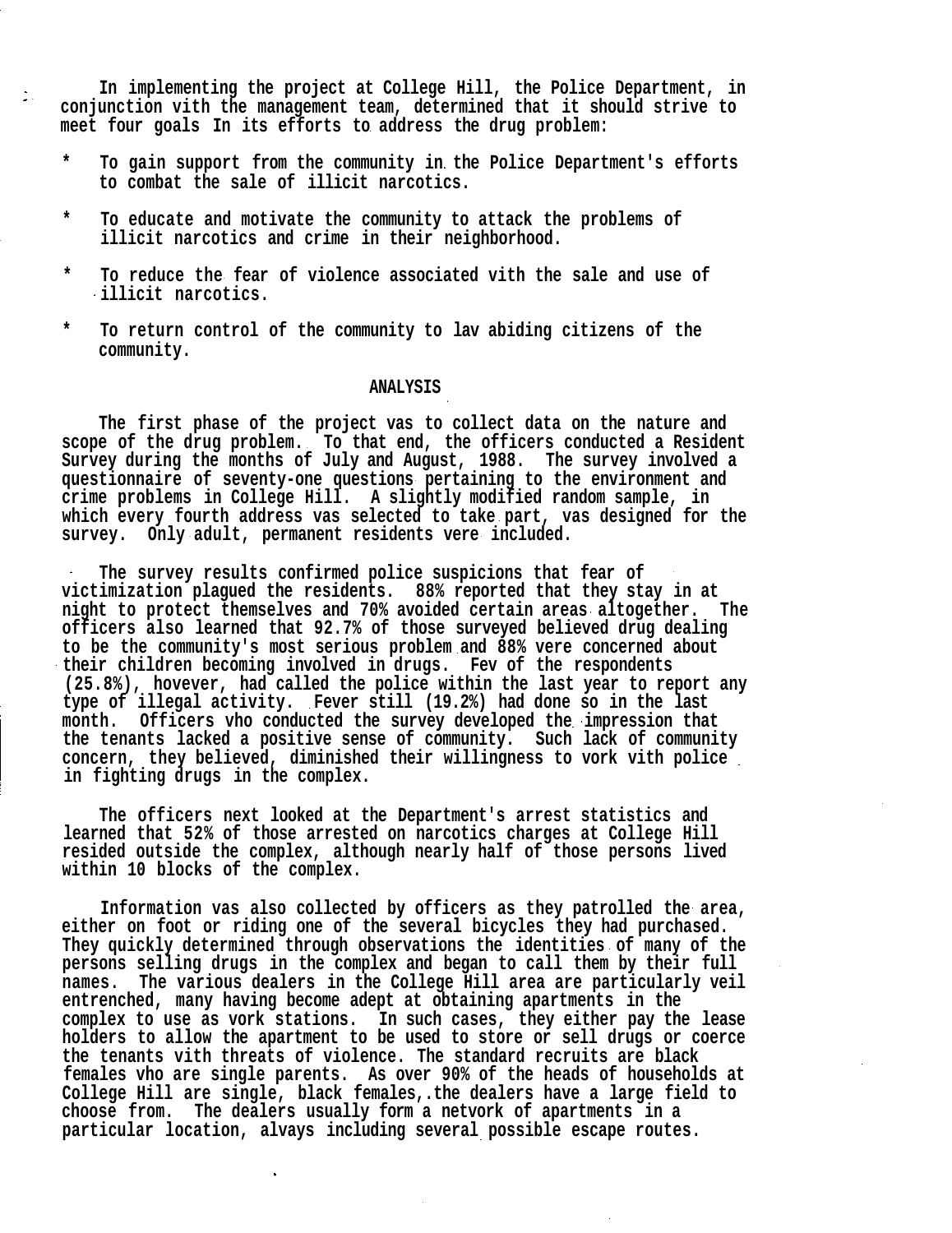**Aside from the unusually high volume of drug dealing taking place, one of the most striking aspects of the complex observed by the officers was it3 poor appearance. The complex sidewalks were lined with trash and debris as were the several courtyards and the solitary playground. The trash dumpsters serving the complex always overflowed with garbage before the city collectors came to empty them. In addition, the apartments sat adjacent to a large area of vacant land littered with broken bottles, old carpet, automotive parts, etcetera. The property had become a dumping ground for unwanted items. Team members believed that such conditions contributed to the poor sense of community among the residents.**

**The officers also observed that the drug trade generated a tremendous amount of vehicular traffic in the community. Many of the individuals who entered the complex by car drove at excessive speeds, making the streets unsafe for the numerous children who played in them or near by. The traffic also was believed to contribute to resident fears about the drug traffickers, as strangers were always entering and leaving the area.**

**Still another problem noted by the officers on patrol was the inadequate street lighting during the evening hours. Many areas in the complex are in total darkness after sundown. Such areas serve as havens for criminal activity, particularly drug dealing. The problem, they believed, vas not so much the lack of street lights, but the fact that the light bulbs vere not quickly replaced after burning out, or in many cases •being shot out.**

## **f RESPONSE**

ින්

**\* Given the nature and extent of the problem at College Hill, it vas** Fobvious to the field unit that any response must necessarily involve some **Jstepped up enforcement. Drug dealers operated freely throughout the ^complex. The officers intended to change that and demonstrate to the Presidents that the dealers vere not untouchable. Consequently, members of oj^the management team met vith representatives from the Vice Control and ^"Selective Enforcement Bureaus. It vas agreed that those units vould be »». More info is needed here: how did officer facilate evictions? .^available for special requests from the College Hill patrol, and as a "^result, several joint operations, such as buy-busts and reverse stings, vere arranged to put pressure on the area dealers to leave the area. The** low did afficer **patrol officers, in turn, worked with the management to evict those tenants they determined to be connected to the drug trade.**

**Increased police presence was also thought to be an important part of the project, and yet after several months in the complex, the patrol officers noticed that they had yet to see a single police cruiser on a routine patrol through the community. They notified the management team, which arranged for the area to be regularly patrolled by X-Ray squad, one of several vehicular patrol squads in the area. In addition to the patrols by X-Ray squad, Officers from the foot/bicycle patrol vere in the complex every day, vorking to identify problem areas and tenants, and trying to forge a positive relationship vith the lav-abiding residents.**

**In December of 1988, after several months in the complex, the Problem-Oriented Policing officers vent to vork on the street lighting situation. Officer Quicci, assisted by Officers Gennille, Davidson, and** Sacilitate eulctions 7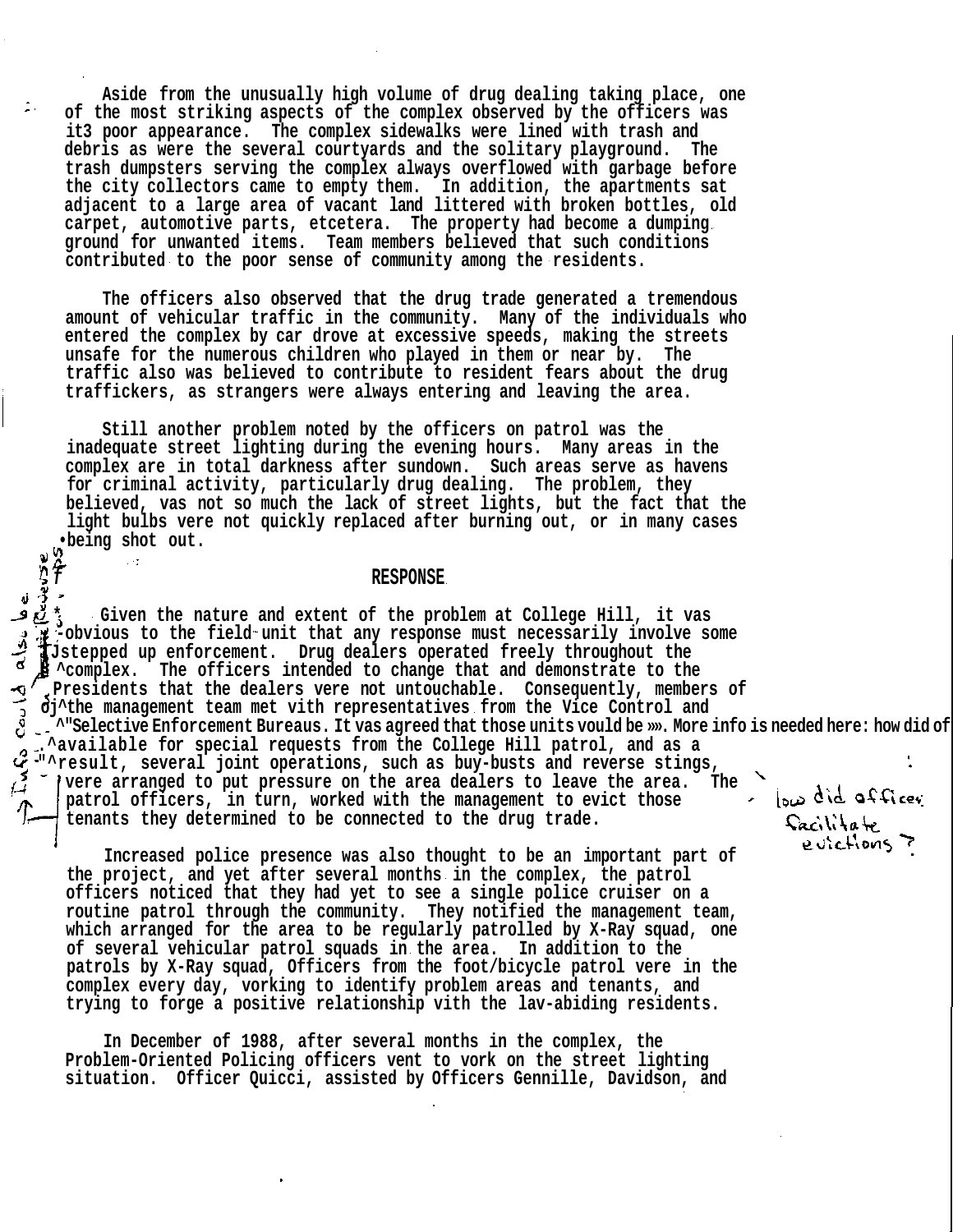**NLeai, and a representative of the Taapa Electric Company, conducted a survey of the lighting conditions. Maps were used to plot the locations of every street light and pole in the area. Bach light pole was recorded** Kuou by its specific pole number as veil as by its location. The lighting<sup>>Idonotknowhowdetermwasmade?</sup> **survey determined that the current vattage (100) of all existing lights ? was inadequate.**

**Once the lighting survey vas completed, Officer Quicci contacted the Taapa Electric Company to begin the process of addressing the lighting problems. During their discussions. Officer Quicci discovered that, while the electric company owns and operates all street lights vithin the City of Taapa, the Tampa Housing Authority pays for their use in its lov-incoae housing developments. Quicci immediately contacted THA representatives and included them in the discussions. Working together, a proposal was drawn up to upgrade current light fixtures to 400 watts and to install an additional 50 light poles to the complex. On Harch 15, 1989, the proposal vas approved by the City Council and the new and improved fixtures vere quickly emplaced. Officer Quicci then secured an informal agreeaent from the electric company that any inoperative light would be replaced vithin 48 hours of notification by the police.**

**The Officers next turned their attention to the vehicular traffic. As indicated, much of the traffic in the community could be attributed to the illicit drug activity in the area. It vas readily apparent from the appearances of the drivers that many of the individuals observed cruising the area did not reside in College Hill, and vere aost likely there for some illicit purpose such as making a drug purchase. These characters vere frequently white and drove expensive cars. Officers noted that they just didn't "fit" in the environaent. The individuals usually left very quickly after completing their business.**

**Officers Quicci and Nieai documented their observations about the excessive vehicular traffic in College Hill and suggested to the management team that "traffic diverters," or as they are more commonly called, "speed bumps," be installed throughout the coaaunity. Doing so, they argued, would deter excessive vehicular traffic and slov dovn existing traffic. The officers' suggestion vas considered by the management team and approved on Harch 22, 1989.**

**Quicci and Nieni then contacted the city's Department of Transportation, Public Works Division, and arranged for a vork order to be issued. Initial reluctance on the part of Public Works supervisors to quickly install the speed bumps vas overcome vith the help of the Mayor's office, which made the project a high priority. As a result, the vork vas completed vithin two veeks.**

**Parking at College Hill vas another area the officers chose to address. In January of 1989, the community vas overrun vith vehicles. Cars could be seen parked on the grass, across traffic, and driven on sidewalks and lawns. Many vehicles vere believed ovned by non-residents vho had come to the complex to buy drugs. Others vere disabled or abandoned and served as drug storage places for local dealers. Still another problem steamed from the fact that police could not distinguish between vehicles belonging to residents and those belonging to non-residents. P&n\* [Ml i nl orrim u decided to implement a parking decal program to limit parking to residents and their guests.**

VOfficers Niemi and Proofy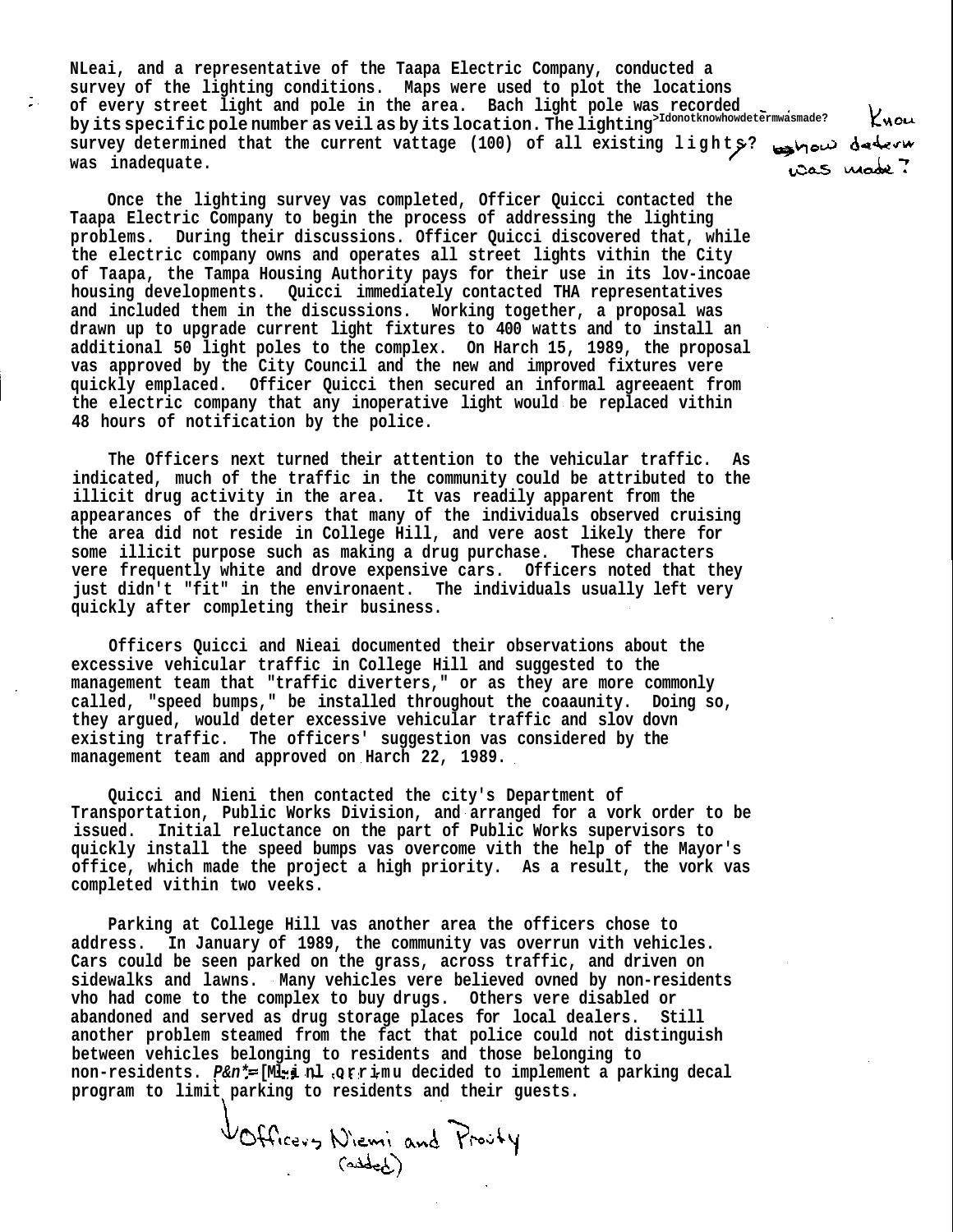**The program was designed to provide each person who could show legal residence in College Hill vith a decal for his or her vehicle. Personal identification and valid Florida vehicle registration vould have to be provided, and installation of the decal on the inside rear windshield vould have to be conducted by a housing authority employee. Each apartment vas entitled up to two parking decals.**

φ.

**Non-residents of College Hill vould be issued either a three day visitor's permit/ which say be renewed, or could park in designated visitors spaces for up to four hours. Visitor's permits could be obtained once the visitor disclosed the naie and address of the resident being visited, and information on the particular vehicle for vhich a permit vas being requested.**

**The parking decals and visitor's permits were to remain the property of the Tampa Housing Authority following installation. It vas necessary to file a report if the decal or permit vere lost or stolen. The ovner vas held responsible for removing the decal in the event the registered vehicle vas sold. Any person found to be in possession of a missing or stolen decal vas to be prosecuted under Florida theft statutes. Finally, any vehicle found parked vithout proper decal or permit, or found parked in a visitor's space for aore than four hours, vas subject to having their vehicle impounded by the city at the owner's expense.**

**The next steps in implementing the parking program vere to improve the parking facilities and designate the different parking areas. The Tampa Department of Transportation, Signs and Markings Division, vas contacted->by Officer Prouty** {\rev<sup>1</sup> **to assist the College Hill officers in painting stripes designating the (added) various parking spaces vithin the parking area. City workers also installed "handicapped only" and "no parking" signs. Finally, Officer Niemi arranged for each space to be labeled either "Permit Only" or "visitor's only."**

**Residents of College Hill were informed of the nev parking regulations through the use of special flyers vhich were distributed to each apartment. A copy of the flyer was also posted on the College Hill Homes Office. No complaints or grievances vere aired by the residents during this time period. After the program vent into effect in mid-April, approximately 150 permanent decals vere issued to residents, confirming police suspicions that most of the complex tenants did not own cars.**

**Shortly after implementation of the parking program. College Hill patrol officers scheduled a neighborhood clean-up day. The event, planned and coordinated by Officers Prouty and Niemi, vas intended to boost community involvement, enhance resident self-esteem and cooperation, and improve the physical appearance of the complex. The clean-up vas held on April 29, 1989.**

**Prouty and Niemi contacted numerous organizations, both public and private, to solicit donations and participation in the clean up. Several local businesses agreed to donate food and beverages. Others donated items such as records, radios, sports equipment, to be given avay as prizes. Mr. Audley Evans, Executive Director of the Tampa Housing Authority, and Mr. James Harrell, Manager of College Hill Homes, both**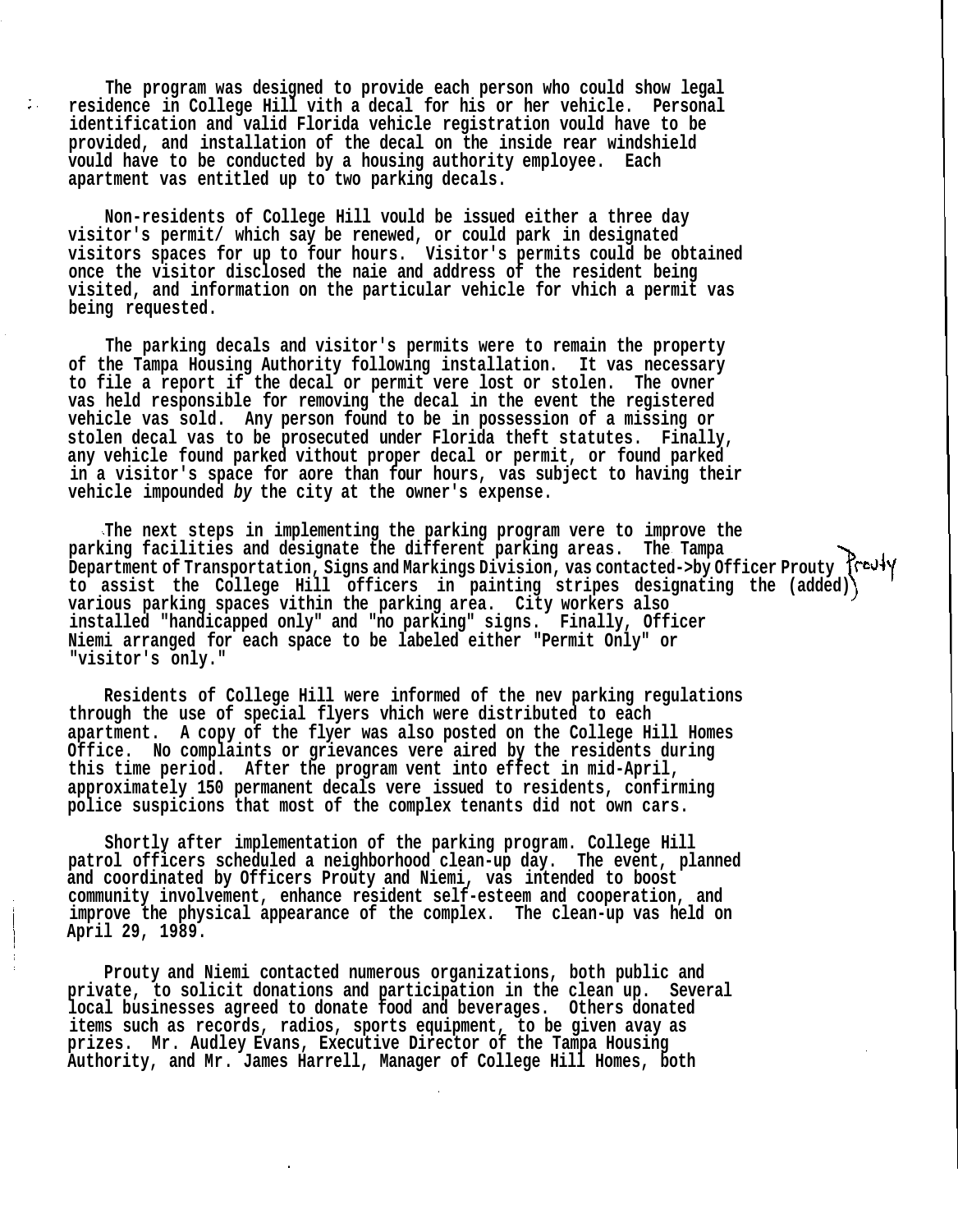**volunteered to take part. Mr. Harrell even provided rakes, brooms, shovels, hedge trimmers and a tractor, and assisted the officers in the selection of the areas to be cleaned. WTMP, a local radio station, provided a mobile disk jockey who played music throughout the days activities and gave away donated prizes. The event received favorable coverage from some of the local print and electronic media. More importantly, judging from the high turnout, which grew steadily as the day wore on, it was enjoyed by the residents who took part.**

**Several areas in college Hill were targeted during the cleanup. The playground and basketball courts vere primary targets of the endeavor, to improve the recreational opportunities of the youths in the complex. The Nursery building and most common areas were also cleaned. Finally, litter in the large vacant field adjacent to the complex was also picked up and made safe.**

**The field was also the subject of an additional project of the College Hill team. Following the neighborhood clean-up. Officer Quicci contacted representatives of the Housing Authority and arranged for the grass and weeds growing on the land to be mowed by THA maintenance people. He next spoke with the Tampa Electric Company and obtained enough used telephone poles to completely enclose the property. Placement of the poles vas accomplished by the borrowing a Garage Wrecker and a generator from the city. The poles were arranged to divide the property into two sections. The first was to provide additional parking for residents and the second was to serve as a recreational area for the complex residents. The patrol officers are currently soliciting contributions from local businesses to purchase and install a set of football goal posts and a baseball back-stop.**

## **ASSESSMENT**

**After one year in the complex, College Hill patrol officers report that much has been accomplished there. While drug dealing continues to take place at the complex, it is less visible than in the past. Vice Control continues to attempt undercover operations in the complex, and both Vice Control and Special Operations have worked hard to assist the patrol officers when their help was needed.**

**The street light project has been very successful. 94% of the residents questioned in a follow-up survey reported being either satisfied or very satisfied vith the brighter lights and the frequency with which inoperative lights are replaced. The six percent who reported being unhappy complained that they had difficulty sleeping because the lights were too bright. To date, only a few street lights have become Inoperable, and in each case it vas the direct result of someone shooting the light out. In such instances, the fixtures were replaced immediately.**

**Traffic in the complex has been slowed dramatically by the introduction of traffic diverters. The reduction in speed has made the area more safe for the residents, particularly children, and has allowed officers to record the licence plate numbers of frequent visitors to the complex, by checking plate numbers, they can verify whether the drivers live in the area or not, and determine whether they have criminal records. Such information might be useful for future operations in the complex. Officers also report that the height of the diverters has deterred some visitors from entering the complex. Results from the patrol's follow up survey indicated that 87% of the College Hill tenants were satisfied with the addition.**